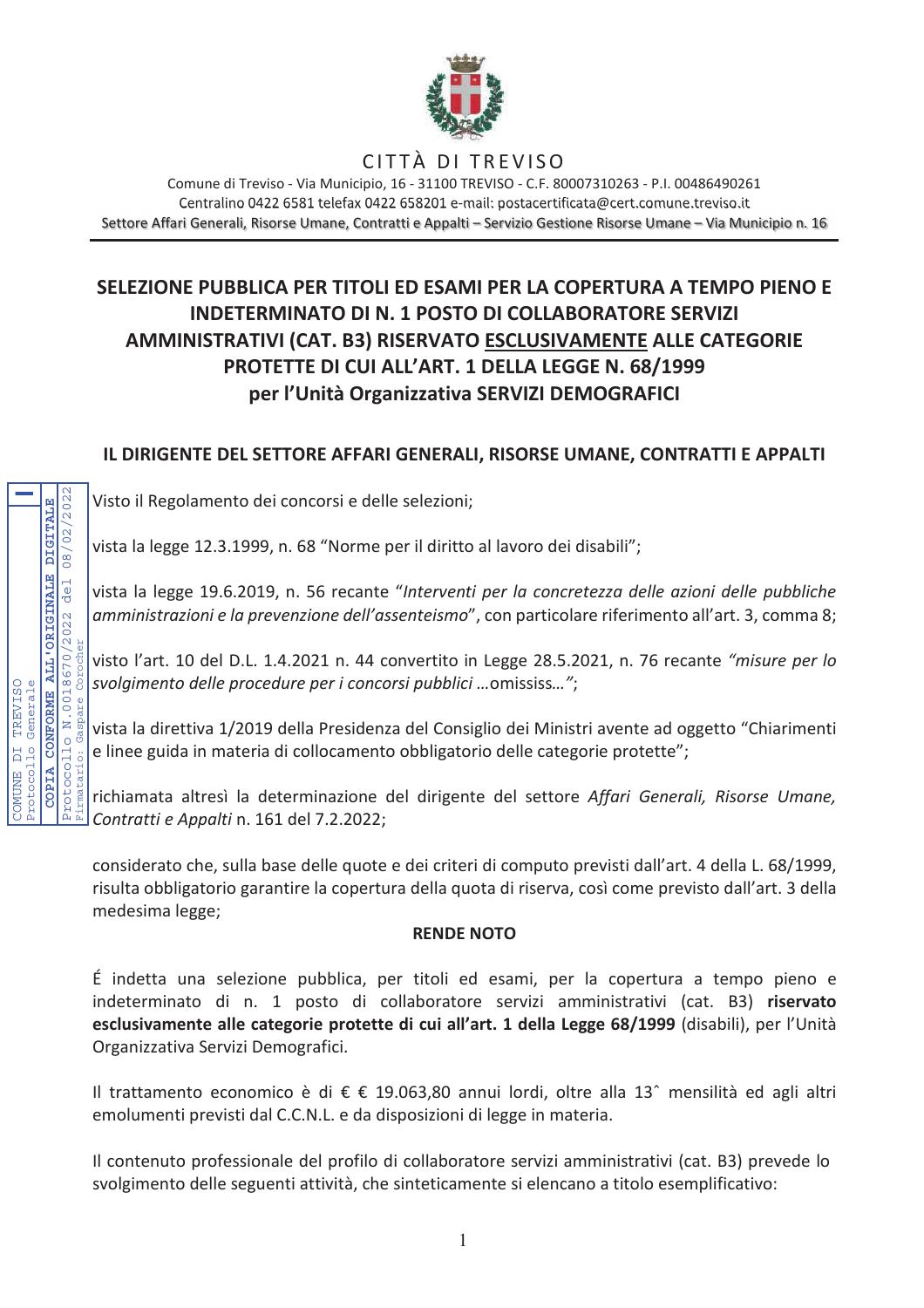- $+$ attività di carattere istruttorio nel campo amministrativo, nonché attività di collaborazione amministrativa mediante conoscenza di procedure e metodologie;
- inserimento ed elaborazione dei dati anche attraverso l'ausilio di sistemi informatici;  $+$
- organizzazione ed erogazione dei servizi, relazioni con gli utenti di natura diretta;  $+$
- autonomia operativa e responsabilità per l'attività direttamente svolta.  $+$

L'Amministrazione Comunale garantisce pari opportunità tra uomini e donne per l'accesso al lavoro e il trattamento sul lavoro, così come previsto dal D.Lgs. 11.4.2006, n. 198 e dall'art. 57 del D.Lgs. 30.3.2001, n. 165.

#### 1. REQUISITI DI AMMISSIONE

Per l'ammissione alla selezione è richiesto il possesso dei seguenti requisiti alla data di scadenza del termine stabilito nel presente bando per la presentazione della domanda di ammissione:

a) titolo di studio: diploma di istruzione di II° grado (diploma di qualifica).

Coloro che abbiano conseguito il titolo di studio all'estero debbono essere in possesso della dichiarazione di equipollenza del titolo di studio posseduto ad uno di quelli richiesti dal bando rilasciati da Istituti italiani, ai sensi della vigente normativa in materia. Tale equipollenza dovrà risultare da idonea certificazione rilasciata dalle competenti autorità.

Il candidato che non è in possesso della dichiarazione di equipollenza è ammesso con riserva alla selezione, fermo restando che dovrà produrre la suddetta dichiarazione, pena l'esclusione, entro il termine che gli sarà comunicato dall'Amministrazione e comunque non oltre la conclusione delle procedure concorsuali;

- b) età non inferiore a 18 anni;
- c) cittadinanza italiana. Ai sensi dell'art. 38, commi 1 e 3 bis, del D.lgs. 30.3.2001 n. 165, così come modificato dalla legge 6.8.2013 n. 97, il requisito della cittadinanza italiana non è richiesto (fermi restando i requisiti del godimento dei diritti civili e politici anche negli Stati di appartenenza o provenienza, dell'adeguata conoscenza della lingua italiana e tutti gli altri requisiti previsti per i cittadini della Repubblica) per:
	- i cittadini di uno degli Stati membri dell'Unione Europea e i loro familiari, non aventi la cittadinanza di uno Stato membro, che siano titolari del diritto di soggiorno o del diritto di soggiorno permanente;
	- i cittadini di Paesi terzi che siano titolari del permesso di soggiorno UE per soggiornanti di lungo periodo o che siano titolari dello status di rifugiato ovvero dello status di protezione sussidiaria.
- d) idoneità fisica all'impiego.

Data la particolare natura dei compiti che la posizione di lavoro implica, la condizione di privo della vista comporta inidoneità fisica al posto messo a selezione, ai sensi dell'art. 1 della legge 28.3.1991, n. 120.

L'accertamento dell'idoneità fisica all'impiego sarà effettuato dal medico competente la sorveglianza sanitaria del Comune di Treviso, prima dell'immissione in servizio;

- e) essere soggetto di cui all'art. 1 della Legge 68/1999;
- f) essere iscritto nell'elenco di cui all'art. 8 della Legge 68/1999 presso il Servizio Provinciale per l'Impiego;
- g) godimento dei diritti politici;
- h) regolare posizione nei riguardi degli obblighi di leva o alle disposizioni di legge sul reclutamento militare (solo per i concorrenti maschi);
- i) non essere stati destituiti o dispensati dall'impiego presso una pubblica amministrazione per persistente insufficiente rendimento e non essere decaduti ai sensi dell'art. 127 - lettera d) del D.P.R. n. 3/1957;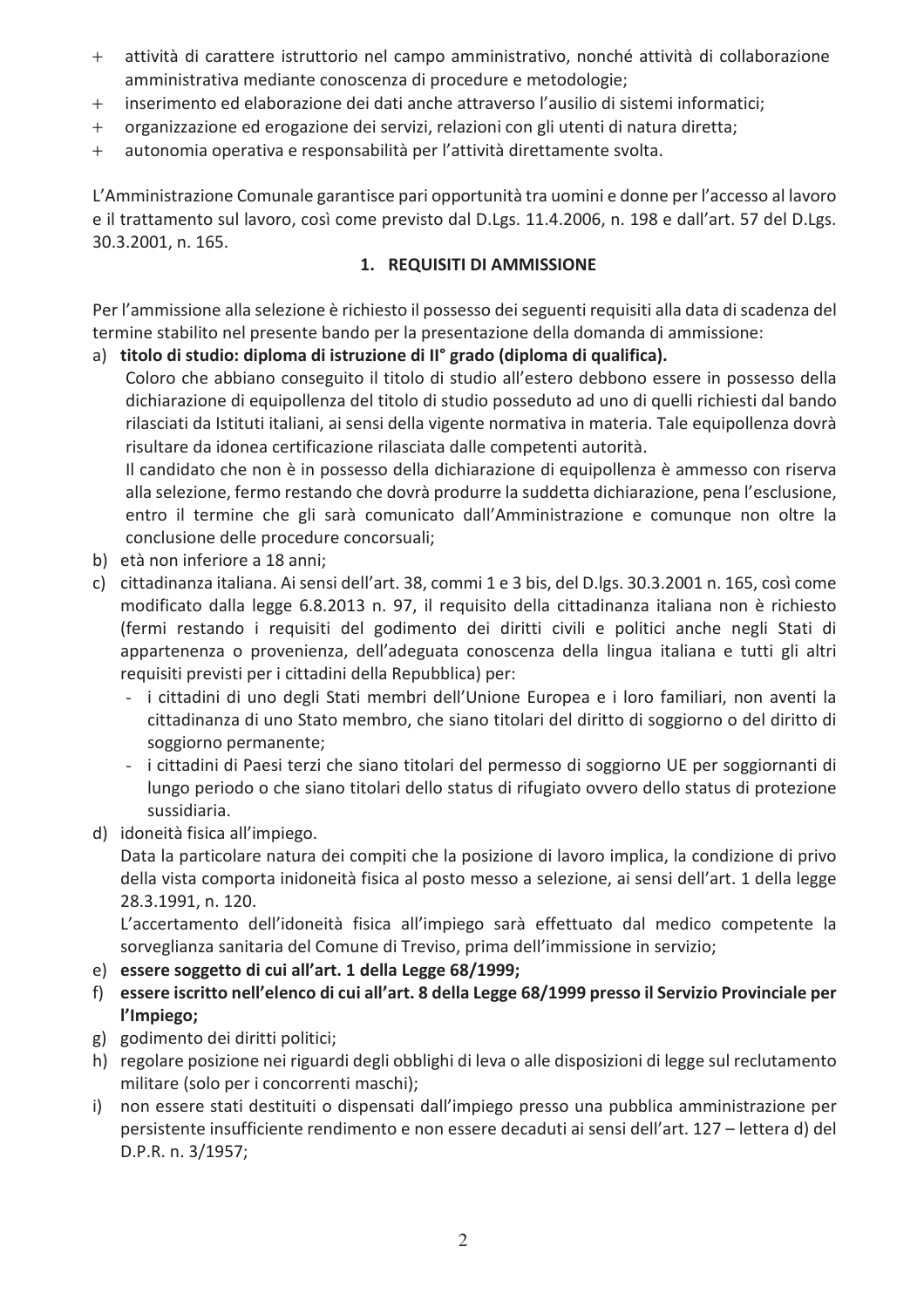j) essere immuni da condanne penali che, ai sensi delle vigenti disposizioni di legge, ostino all'assunzione ai pubblici impieghi. Ai sensi della Legge 475/99 la sentenza prevista dall'art. 444 del Codice di procedura penale (patteggiamento) è equiparata a condanna.

Tutti i candidati sono *ammessi con riserva* alla selezione previa verifica, da parte del Servizio Gestione Risorse Umane, dell'avvenuto pagamento del deposito cauzionale. Il provvedimento relativo all'ammissione con riserva e/o esclusione dei concorrenti alla procedura selettiva viene pubblicato nel sito internet www.comune.treviso.it

L'accertamento del reale possesso dei requisiti dichiarati dai candidati viene effettuato al momento dell'assunzione. Il candidato che non risulti in possesso dei requisiti prescritti viene cancellato dalla graduatoria. L'accertamento della mancanza di uno solo dei requisiti prescritti per l'ammissione alla selezione comporta comunque, in qualunque momento, la risoluzione del rapporto di lavoro.

L'Amministrazione si riserva la facoltà di procedere all'accertamento del reale possesso di tutti o alcuni dei requisiti richiesti dal bando prima che abbia luogo la selezione.

### 2. RISERVE

Il posto a selezione è riservato esclusivamente ai soggetti disabili, ai sensi degli artt. 1 e 3 della Legge 12.3.1999, n. 68.

Il diritto alla riserva viene fatto valere solo per i candidati risultati idonei ed inseriti nella graduatoria finale di merito, secondo l'ordine dei punti della votazione complessiva.

### 3. PRESENTAZIONE DELLE DOMANDE, TERMINI E MODALITA'

La domanda di ammissione alla selezione, redatta utilizzando unicamente l'apposito modulo disponibile all'indirizzo www.comune.treviso.it - Sezione concorsi - Concorsi in atto, dovrà essere inviata esclusivamente per via telematica (no pec), a pena di esclusione, seguendo accuratamente le istruzioni di compilazione e invio disponibili all'indirizzo internet sopra indicato.

Non saranno accettate domande consegnate manualmente o inviate con altre modalità.

I candidati possono rivolgersi per qualsiasi chiarimento o informazione al Servizio Gestione Risorse Umane (tel. 0422/658434-487-626-354) dal lunedì al venerdì dalle ore 9.00 alle ore 13.00 e lunedì e mercoledì anche dalle ore 15.00 alle ore 17.00.

La scadenza per la presentazione telematica della domanda è il giorno 10 MARZO 2022 (ore 24.00). A tal fine farà fede la data registrata dal server all'atto di acquisizione dell'istanza.

Alla domanda di partecipazione deve essere obbligatoriamente allegata la scansione, in formato pdf, del proprio documento di riconoscimento in corso di validità e la scansione della ricevuta comprovante l'avvenuto pagamento del deposito cauzionale (in formato pdf).

I candidati ammessi alla prova orale saranno chiamati, al momento della prova stessa, a sottoscrivere, con firma autografa, la domanda di ammissione alla selezione, attestando il possesso dei requisiti prescritti dal bando per la partecipazione al concorso e la veridicità delle dichiarazioni rese.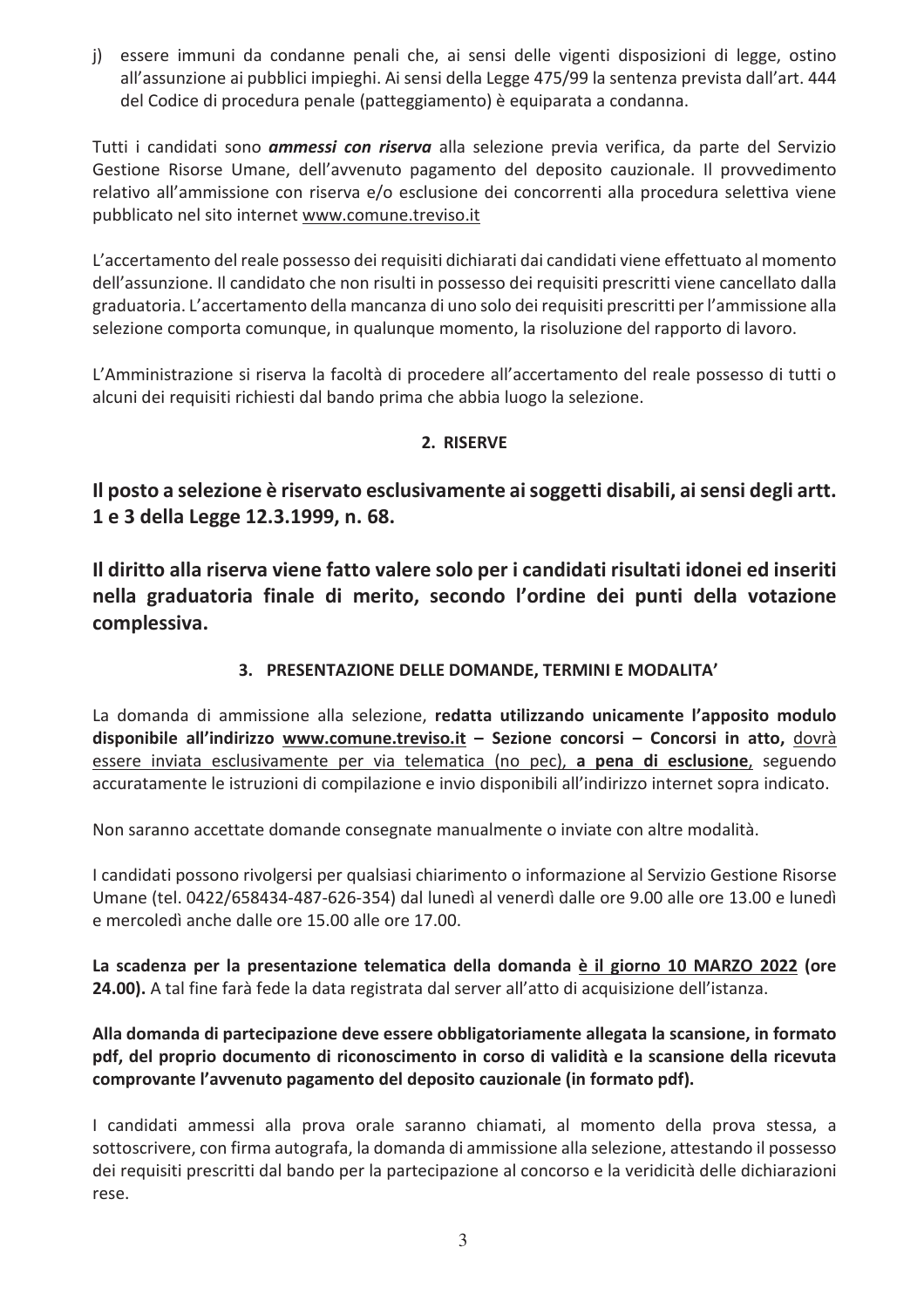### 4. DEPOSITO CAUZIONALE

Il versamento del deposito cauzionale di € 50,00 dovrà essere effettuato:

 $\Rightarrow$  prioritariamente on-line tramite il portale dei pagamenti del Comune di Treviso accedendo dal sito www.comune.treviso.it - PagoPA - Pagamento spontaneo - Concorsi-Selezioni: Descrizione concorso: *indicare* n. 3 - LEGGE 68 COLLABORATORE Tipologia della tariffa: selezionare tariffa fissa Dati del contribuente debitore verso la PA: inserire *obbligatoriamente i dati del partecipante al concorso* 

### OPPURE, solo nel caso di mancato funzionamento del portale PagoPA,

 $\Rightarrow$  tramite bonifico bancario o in contanti presso gli sportelli del tesoriere comunale indicando nella causale: "Cognome, nome e codice fiscale del partecipante - Concorso n.  $3 -$  LEGGE 68 COLLABORATORE" (Tesoriere comunale: Banca Intesa Sanpaolo Spa - IBAN IT 46 O 03069 12117 100000046176).

# Copia scansionata, in formato pdf, della ricevuta comprovante l'avvenuto pagamento del deposito cauzionale dovrà essere obbligatoriamente allegata alla domanda di partecipazione.

L'importo del deposito cauzionale verrà restituito ai concorrenti che parteciperanno alla procedura concorsuale. Ai fini della restituzione è necessario che il concorrente sia presente al momento dell'inizio della prima prova selettiva.

### 5. DICHIARAZIONI DA FORMULARE NELLA DOMANDA

Nella domanda di ammissione il candidato - consapevole che in caso di falsa dichiarazione ai sensi dell'art. 76 del D.P.R. 28.12.2000, n. 445 verranno applicate le sanzioni previste dal Codice penale e che, ai sensi dell'art. 75 del citato D.P.R 445/2000, decadrà dal beneficio ottenuto con la dichiarazione non veritiera – dovrà dichiarare:

- a) il cognome e il nome;
- b) la data ed il luogo di nascita;
- c) l'attuale residenza, il recapito telefonico e l'indirizzo di posta elettronica;
- d) di essere cittadino italiano o di essere cittadino di uno Stato dell'Unione Europea ovvero di rientrare in una delle casistiche relative ai cittadini di Paesi terzi indicate alla lettera c) dei requisiti di ammissione;
- e) il Comune di iscrizione nelle liste elettorali, ovvero i motivi della non iscrizione o della cancellazione dalle liste medesime;
- f) di non aver riportato condanne penali che possano impedire, secondo le norme vigenti, la costituzione del rapporto di impiego presso la pubblica amministrazione. La dichiarazione negativa è necessaria anche in caso di assenza di condanne;
- g) di non essere a conoscenza di essere sottoposto a procedimenti penali. In caso contrario indicare gli eventuali procedimenti penali;
- h) di non essere stato destituito o dispensato dall'impiego presso una pubblica amministrazione per persistente insufficiente rendimento;
- i) di non essere stato dichiarato decaduto da un altro impiego pubblico per aver conseguito l'impiego mediante la produzione di documenti falsi;
- i) di essere fisicamente idoneo all'impiego;
- k) la posizione nei riguardi degli obblighi di leva o di servizio militare;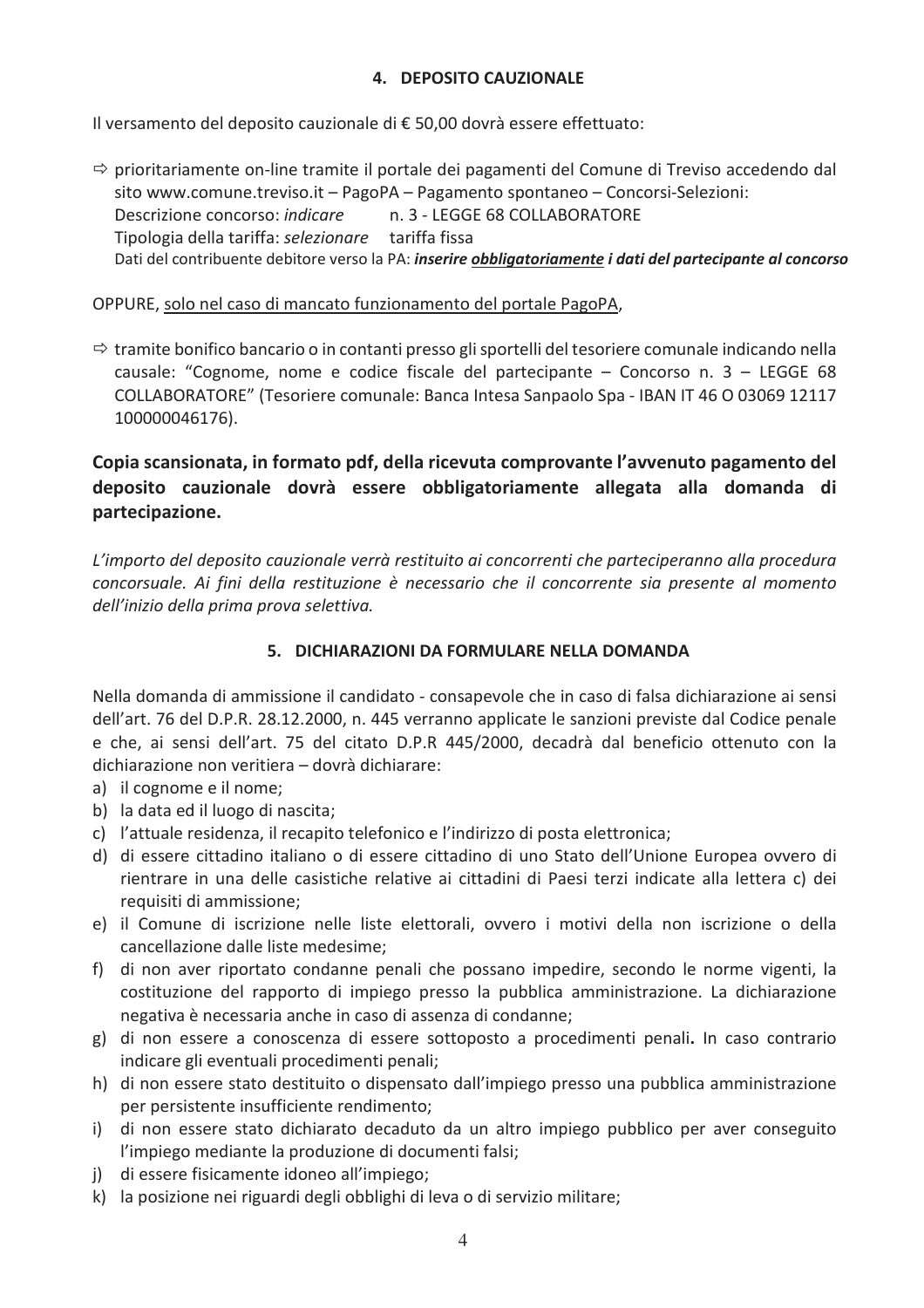- I) il titolo di studio posseduto, l'istituto, la sede, la data del conseguimento, nonché la votazione finale riportata;
- m) di essere soggetto di cui all'art. 1 della Legge 68/1999;
- n) di essere iscritto nell'elenco di cui all'art. 8 della Legge 68/1999 presso il Servizio Provinciale per l'Impiego;
- o) gli eventuali titoli di preferenza (ALLEGATO);
- p) la specificazione, per i candidati portatori di handicap, degli ausili necessari per sostenere le prove d'esame, in relazione al proprio handicap, nonché l'eventuale necessità di tempi aggiuntivi, ai sensi dell'art. 20 della legge n. 104/92 (lo stato di portatore di handicap deve essere comprovato a mezzo di autocertificazione indicante l'unità sanitaria locale che ha accertato la minorazione, la data degli accertamenti ed il relativo referto concernente la minorazione, le difficoltà, le necessità dell'intervento assistenziale e la capacità complessiva individuale residua), nonché la richiesta di esonero dalla prova pre-selettiva se ".. persona handicappata affetta da invalidità uguale o superiore all'80%", ai sensi dell'art. 20, comma 2-bis della Legge 5.2.1992, n. 104;
- q) la specificazione, per i candidati con disturbi specifici di apprendimento (DSA), dell'eventuale misura dispensativa dalla prova scritta, dello strumento compensativo e/o dei tempi aggiuntivi necessari per lo svolgimento delle prove scritte, ai sensi dell'art. 2 del decreto del 12.11.2021, adottato dal Ministro della Pubblica Amministrazione, di concerto con il Ministro del lavoro e delle politiche sociali e con il Ministro per le disabilità (la diagnosi di DSA deve essere opportunamente documentata ed esplicitata con apposita dichiarazione resa dalla commissione medico legale dell'ASL di riferimento o da equivalente struttura pubblica);
- r) di autorizzare l'Amministrazione al trattamento dei propri dati personali ai sensi del Regolamento UE 2016/679 GDPR - Regolamento generale sulla protezione dei dati.

# **6. ESCLUSIONE DALLA SELEZIONE**

La mancanza dei requisiti prescritti da parte del concorrente o dichiarazioni false o comunque non veridiche nella domanda di partecipazione ed altresì il mancato pagamento del deposito cauzionale entro i termini stabili comportano l'esclusione dalla selezione che può essere disposta, in ogni momento, con provvedimento motivato dell'Amministrazione.

### 7. PROVE D'ESAME

Le prove d'esame sono così stabilite:

# **una prova scritta** scelta dalla Commissione giudicatrice fra i seguenti moduli:

- prova scritta teorica: ha carattere espositivo, in essa il candidato è chiamato ad esprimere cognizioni di ordine dottrinale, valutazioni astratte e costruzioni di concetti attinenti a temi trattati dalle materie oggetto della prova. La commissione può sottoporre ai candidati quesiti con la prescrizione di non superare un determinato numero di righe allo scopo di accertare la capacità di sintesi;
- prova scritta pratica: si basa principalmente sull'analisi, risoluzione e gestione di casi simulati o sull'attività di progettazione; può riguardare la predisposizione di elaborati tecnici o la redazione di atti amministrativi, anche attraverso l'utilizzo di apparecchiature informatiche;
- prova scritta teorico-pratica: in essa il candidato è chiamato, oltre che alle prestazioni previste nella prova pratica anche a valutazioni attinenti a problemi concreti di carattere amministrativo e gestionale mediante applicazione di nozioni teoriche;
- prova per questionario ossia serie di domande alle quali il candidato è chiamato a rispondere in maniera precisa ed esauriente, seppur sintetica oppure prova per tests ossia serie di domande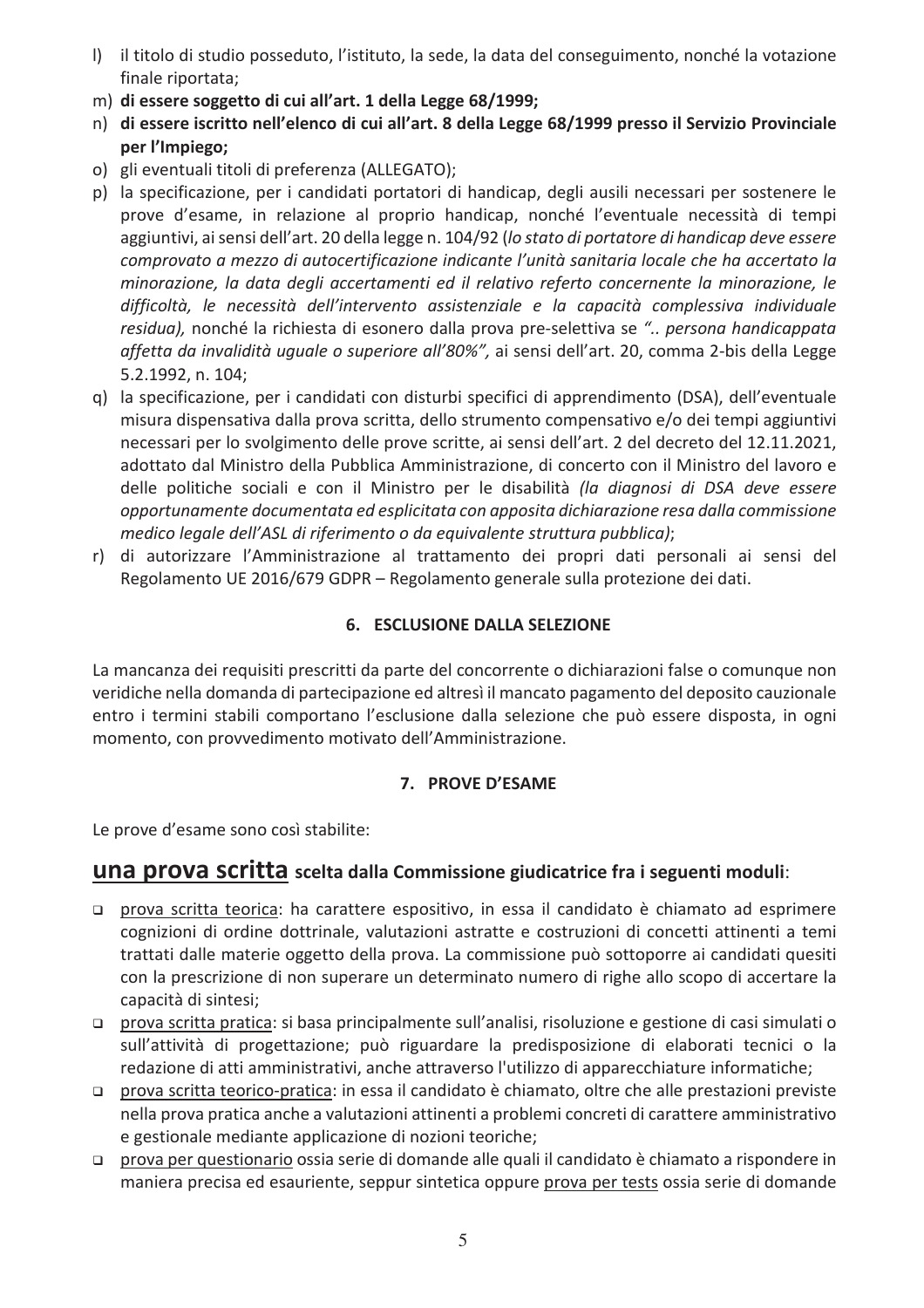con risposte predefinite tra le quali il candidato è chiamato a scegliere quella esatta oppure prova per questionario e per tests:

I candidati con diagnosi di disturbi specifici di apprendimento (DSA) possono richiedere, nella domanda di ammissione al concorso, di sostituire la prova scritta con un colloquio orale o di utilizzare strumenti compensativi per le difficoltà di lettura, di scrittura e di calcolo, nonché di usufruire di un prolungamento dei tempi stabiliti per lo svolgimento delle medesime prove.

L'adozione delle suddette misure sarà determinata ad insindacabile giudizio della Commissione giudicatrice sulla scorta della documentazione sanitaria esibita.

# una prova orale

Nella prova orale si procede, attraverso domande sulle materie indicate nel bando, a conoscere la preparazione ed il grado di esperienza del candidato nonché il suo modo di esporre mentre, attraverso domande a carattere relazionale, si mira a verificare le caratteristiche e l'attitudine rispetto al posto da ricoprire.

La Commissione, in relazione al numero di candidati ammessi con riserva alla selezione, può far precedere le prove d'esame da **una pre-selezione** della durata minima di trenta minuti e massima di un'ora e trenta minuti, consistente in:

prova per questionario - ossia serie di domande alle quali il candidato è chiamato a rispondere  $+$ in maniera precisa ed esauriente, seppur sintetica

oppure

prova per tests – ossia serie di domande con risposte predefinite tra le quali il candidato è  $+$ chiamato a scegliere quella esatta

oppure

prova per questionario e per tests.  $+$ 

Le domande, su argomenti riguardanti le materie d'esame, sono in numero minimo di 20 e massimo di 40.

In caso di svolgimento della pre-selezione, il numero dei concorrenti ammessi con riserva alla fase concorsuale successiva è di 50 unità. In caso di parità di punti nell'ultima posizione utile per l'ammissione alle prove d'esame vengono ammessi con riserva alla fase concorsuale successiva tutti i concorrenti che hanno ottenuto lo stesso punteggio.

Il punteggio conseguito nella prova pre-selettiva non concorre alla formazione del voto finale di merito.

Sono esentati dalla prova pre-selettiva i candidati diversamente abili affetti da invalidità uguale o superiore all'80%, ai sensi dell'art. 20, comma 2-bis della legge 5.2.1992, n. 104, che ne abbiano fatto richiesta nella domanda di ammissione al concorso.

### Tutte le prove, compresa l'eventuale pre-selezione, verteranno sulle seguenti materie:

- diritto civile, limitatamente al libro I (delle persone e della famiglia);  $\circ$
- normativa in materia di anagrafe, di stato civile e di statistica, con particolare riferimento alle  $\circ$ rilevazioni statistiche demografiche;
- ordinamento degli enti locali (D.Lgs. 18.8.2000, n. 267), limitatamente alla parte I (ordinamento  $\circ$ istituzionale - articoli da 1 a 149);
- nozioni fondamentali di diritto amministrativo, con particolare riferimento alle norme in  $\circ$ materia di procedimento amministrativo e di diritto di accesso ai documenti amministrativi;
- nozioni fondamentali in materia di riservatezza e gestione dei dati personali (D.Lgs. n. 196/2003  $\circ$ - Regolamento UE 2016/679);
- codice di comportamento dei dipendenti pubblici. Doveri e responsabilità dei pubblici  $\circ$ dipendenti.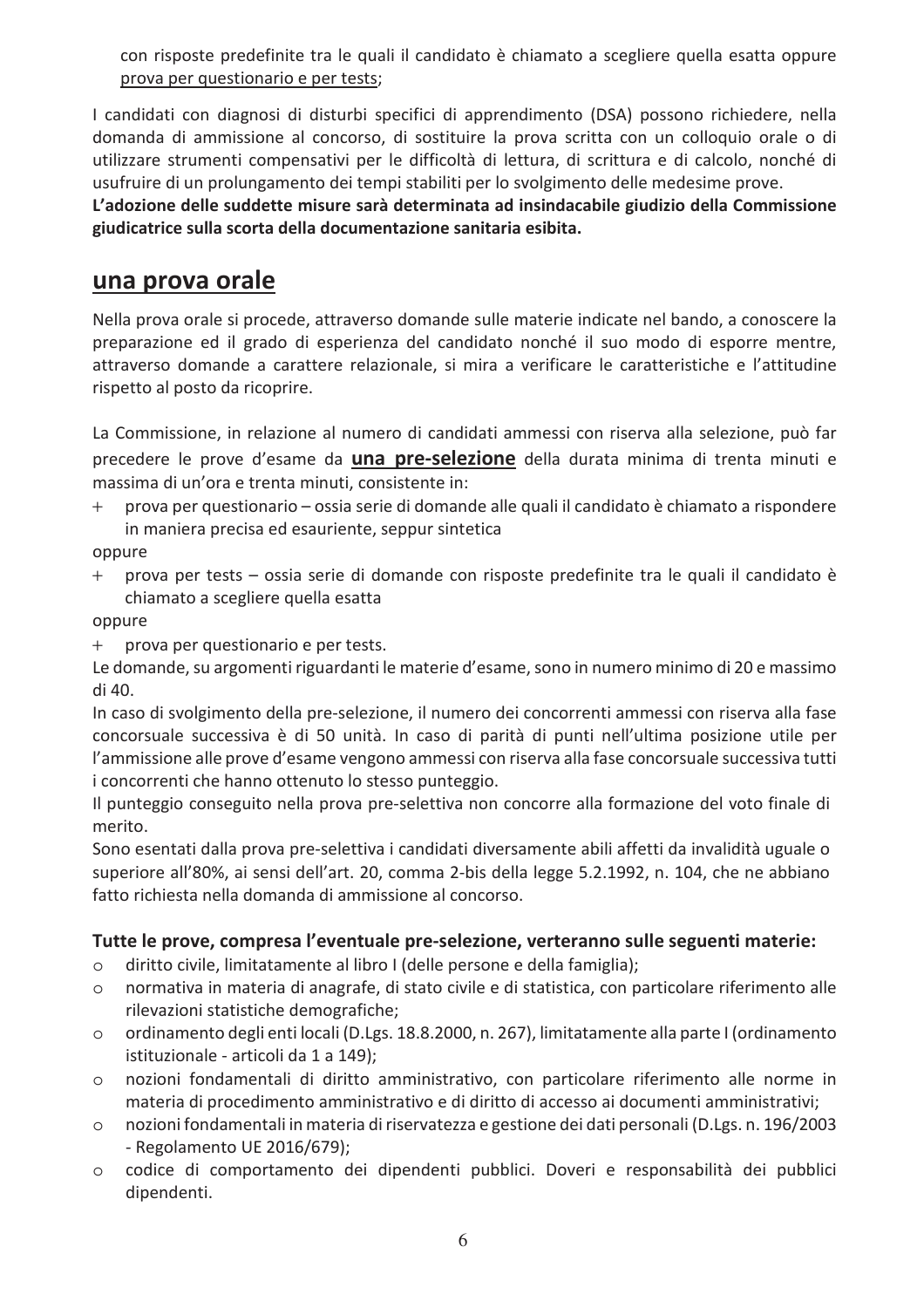Nell'ambito della prova orale si procederà altresì all'accertamento della conoscenza dell'uso delle apparecchiature e delle applicazioni informatiche più diffuse (compresi Office Automation, Internet e posta elettronica) e della lingua inglese.

### L'Amministrazione non fornirà ai candidati alcuna indicazione in ordine ai testi sui quali preparare le prove d'esame.

### 8. VALUTAZIONE DELLE PROVE D'ESAME

I punti messi a disposizione della Commissione giudicatrice sono 60 così suddivisi: prova scritta max punti 30 prova orale max punti 30

### 9. MODALITA' DELLE PROVE D'ESAME

Le date delle prove, con l'indicazione del luogo e dell'ora, sono comunicate, almeno 20 giorni prima dello svolgimento delle stesse, mediante avviso che sarà pubblicato nel seguente sito internet www.comune.treviso.it il giorno 31 MARZO 2022 salvo differimento per esigenze istruttorie o organizzative (in tal caso il giorno 31 marzo 2022 verrà comunicato, mediante pubblicazione di apposito avviso, il giorno in cui saranno rese note le date delle prove d'esame).

### L'avviso di cui sopra ha valore di notifica a tutti gli effetti. Non seguirà pertanto nessun'altra comunicazione al riguardo.

Conseguono l'ammissione alla prova orale soltanto i concorrenti che hanno riportato nella prova scritta una votazione di almeno 21/30.

La prova orale si considera superata ove il concorrente abbia ottenuto una votazione non inferiore a 21/30.

### I risultati di tutte le prove vengono pubblicati nel seguente sito internet: www.comune.treviso.it

### **10. DOCUMENTO DI RICONOSCIMENTO**

I concorrenti, presentandosi a ciascuna delle prove d'esame, devono esibire un valido documento d'identità personale.

#### **11. VALUTAZIONE TITOLI DI SERVIZIO**

Secondo quanto disposto dall'art. 13, commi 6 e 7, del regolamento comunale dei concorsi e delle selezioni (allegato 2) sono messi a disposizione max punti 2,5 che verranno attribuiti ai concorrenti aventi i requisiti richiesti ed in base alle dichiarazioni rese dai candidati nella domanda di partecipazione alla selezione.

La valutazione dei suddetti titoli viene effettuata dal Servizio Gestione Risorse Umane e comunicata ai candidati solo dopo lo svolgimento delle prove orali.

### **12. GRADUATORIA**

La Commissione giudicatrice formula la graduatoria provvisoria dei candidati secondo l'ordine dei punti della votazione complessiva (voto della prova scritta e voto della prova orale) riportata da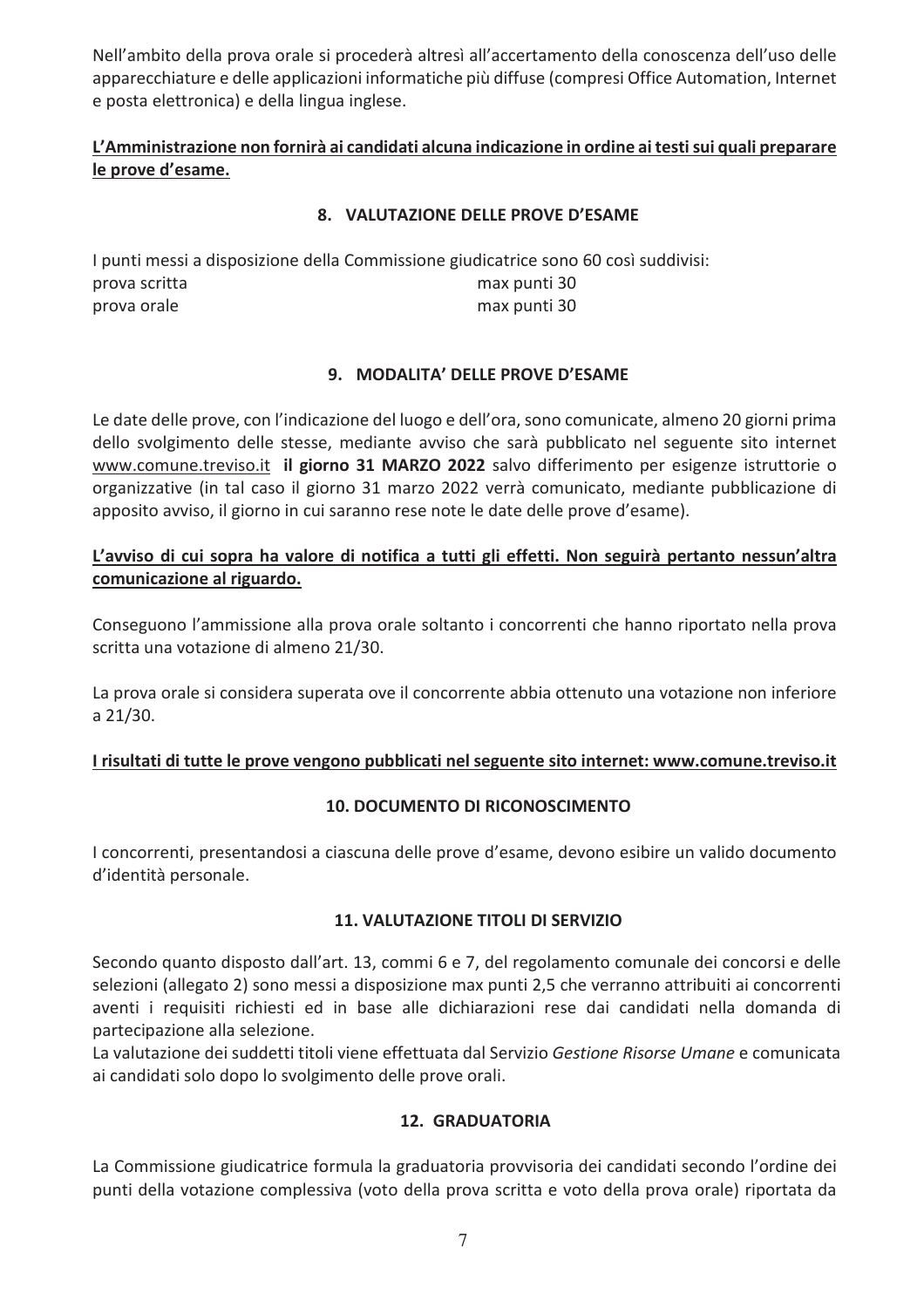ciascun candidato e la trasmette al Settore Affari Generali, Risorse Umane, Contratti e Appalti unitamente ai verbali e agli atti della selezione.

Nella graduatoria sono inclusi i soli candidati che hanno ottenuto almeno il punteggio minimo previsto nelle singole prove.

Il Settore Affari Generali, Risorse Umane, Contratti e Appalti provvede all'applicazione delle eventuali precedenze e preferenze, in base alle dichiarazioni rese dai candidati nella domanda di partecipazione alla selezione, e formula la graduatoria definitiva.

La graduatoria definitiva è resa pubblica mediante pubblicazione all'Albo Pretorio e nel seguente sito internet www.comune.treviso.it solo dopo l'adozione della relativa determinazione da parte del dirigente del Settore Affari Generali, Risorse Umane, Contratti e Appalti.

Della pubblicazione viene dato avviso nella Gazzetta Ufficiale della Repubblica Italiana.

Dalla data di pubblicazione dell'avviso nella Gazzetta Ufficiale della Repubblica Italiana decorre il termine per l'eventuale impugnazione.

Tenuto conto di quanto disposto dall'art. 16, comma 2, della legge 68/1999 e dalla direttiva n. 1/2019 della Presidenza del Consiglio dei Ministri, avente ad oggetto "Chiarimenti e linee quida in materia di collocamento obbligatorio delle categorie protette", è facoltà dell'Amministrazione assumere ulteriori soggetti disabili (anche nell'ambito di unità organizzative diverse rispetto a quella per cui è stata bandita la presente selezione) in possesso dei requisiti di cui agli artt. 1 e 8 della Legge 68/1999, inseriti nella graduatoria di merito della presente procedura concorsuale, al fine di assicurare la copertura della quota d'obbligo prevista dalla legge. L'eventuale rinuncia all'assunzione comporta la decadenza del candidato dalla posizione in graduatoria.

Non si dà luogo a dichiarazioni di idoneità al concorso.

### **13. ASSUNZIONE IN SERVIZIO DEL VINCITORE**

Il rapporto di lavoro con il vincitore della selezione è costituito e regolato da un contratto individuale redatto in forma scritta conformemente alle norme previste dal contratto collettivo nazionale di lavoro.

Il candidato dichiarato vincitore è invitato, a mezzo di raccomandata con ricevuta di ritorno, ad assumere servizio in via provvisoria entro 30 giorni, sotto riserva di accertamento del possesso dei requisiti prescritti per l'assunzione ed è assunto in prova nella categoria B posizione economica 3, profilo professionale di collaboratore servizi amministrativi.

Su domanda e per giustificato motivo il dirigente del Settore Affari Generali, Risorse Umane, Contratti e Appalti può rinviare l'inizio del servizio fino ad un massimo di giorni 30.

Qualora il candidato vincitore non assuma servizio nel termine stabilito, senza giustificato motivo, si considera rinunciatario al posto.

Dovrà inoltre essere depositata una fotografia recente in formato digitale.

### **14. DECADENZA**

La produzione di documenti falsi o viziati da invalidità non sanabile determina la decadenza dalla nomina.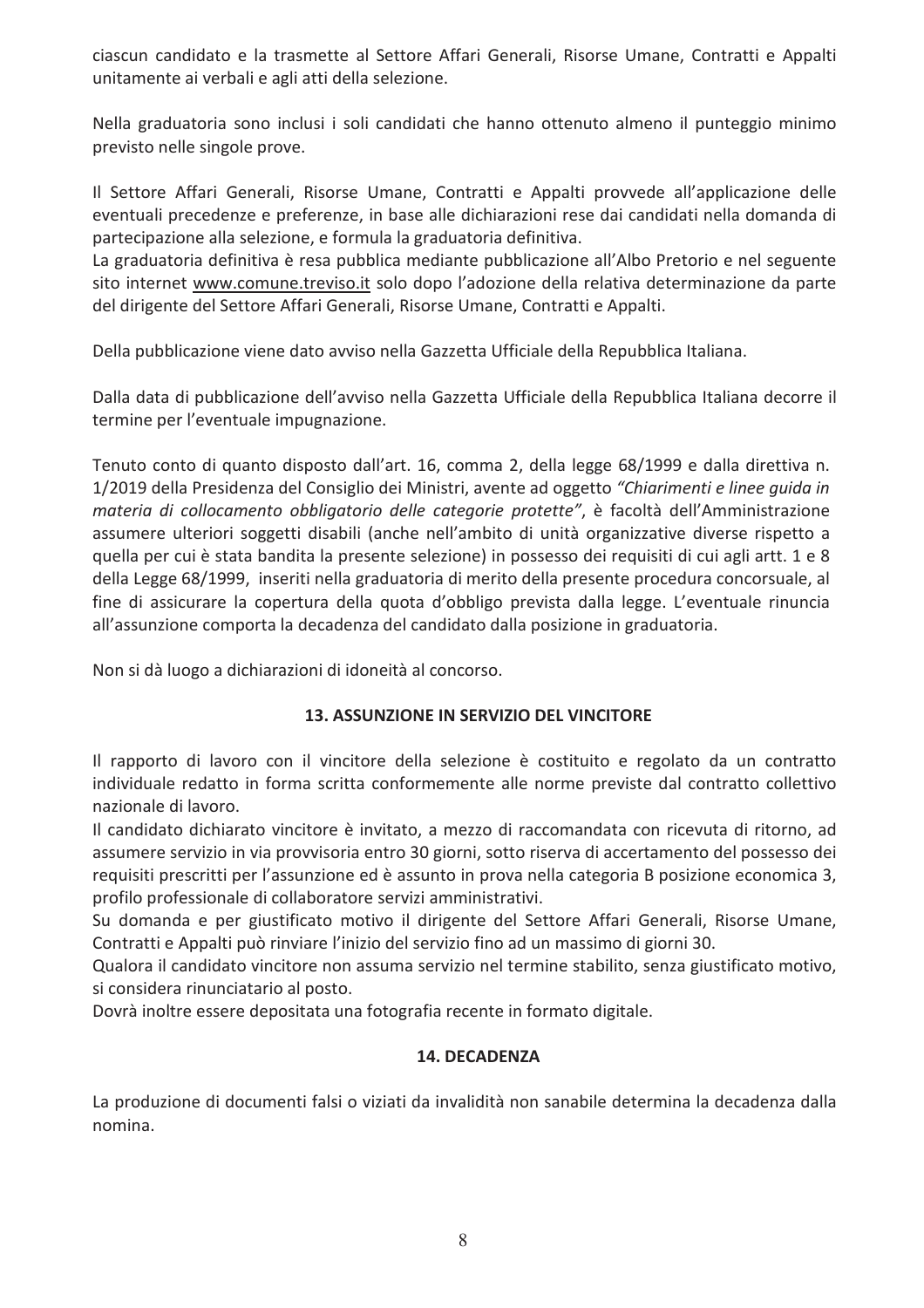#### **15. VISITA MEDICA**

L'Amministrazione, prima di procedere all'immissione in servizio, sottopone il vincitore della selezione ad accertamento medico dell'idoneità necessaria all'esercizio delle mansioni e dei compiti connessi al posto.

Resta salva, preliminarmente all'assunzione in servizio, la verifica della permanenza dello stato invalidante, dello stato di disoccupazione, dell'iscrizione nelle apposite liste di collocamento e dell'effettivo possesso del requisito soggettivo dell'appartenenza alle categorie protette di cui all'art. 1 della Legge 68/1999.

### **16. MODIFICHE DEL BANDO**

Il dirigente del settore Affari Generali, Risorse Umane, Contratti e Appalti, per motivi di pubblico interesse, ha facoltà di prorogare o di riaprire i termini della selezione o di revocare la medesima.

### **17. TRATTAMENTO DEI DATI PERSONALI**

Ai sensi dell'art. 13 del Regolamento UE 2016/679 GDPR - Regolamento generale sulla protezione dei dati - i dati personali forniti dai candidati saranno raccolti presso il Settore Affari Generali, Risorse Umane, Contratti e Appalti per le finalità di gestione della selezione e saranno trattati tramite una banca dati automatizzata anche successivamente all'eventuale instaurazione del rapporto di lavoro, per finalità inerenti alla gestione del rapporto medesimo.

Le medesime informazioni potranno essere comunicate alle amministrazioni pubbliche interessate alla selezione o alla posizione giuridico - economica del candidato.

Ai sensi dell'art. 15 del citato regolamento l'interessato ha il diritto di ottenere la conferma che sia o meno in corso un trattamento di dati personali che lo riguardano e in tal caso, di ottenere l'accesso ai dati personali e alle informazioni specificate nel comma 1 del medesimo articolo. Inoltre l'interessato è titolare dei diritti di cui agli articoli 7, comma 3, 18, 20, 21 e 77 del succitato regolamento. Tali diritti potranno essere fatti valere nei confronti del dirigente del Settore Affari Generali, Risorse Umane, Contratti e Appalti delegato al trattamento dei dati.

### **18. NORME APPLICABILI**

Per quanto non disciplinato dal presente bando si fa rinvio al vigente Regolamento dei concorsi e delle selezioni del Comune di Treviso, al Regolamento del Nuovo Sistema di Direzione del Comune di Treviso nonché alle norme di legge che regolano la materia.

Contro il presente bando è ammesso ricorso in sede giurisdizionale al Tribunale Amministrativo Regionale del Veneto entro sessanta giorni dalla data di pubblicazione o ricorso straordinario al Presidente della Repubblica entro centoventi giorni dalla stessa data.

La partecipazione alla selezione obbliga di pieno diritto i concorrenti all'accettazione incondizionata delle disposizioni del presente bando, nonché delle norme e disposizioni organizzative adottate dall'Ente.

L'inclusione in graduatoria finale non determina il diritto all'assunzione; la stessa è subordinata alle norme vigenti in materia di vincoli di finanza pubblica, con particolare riferimento alle norme in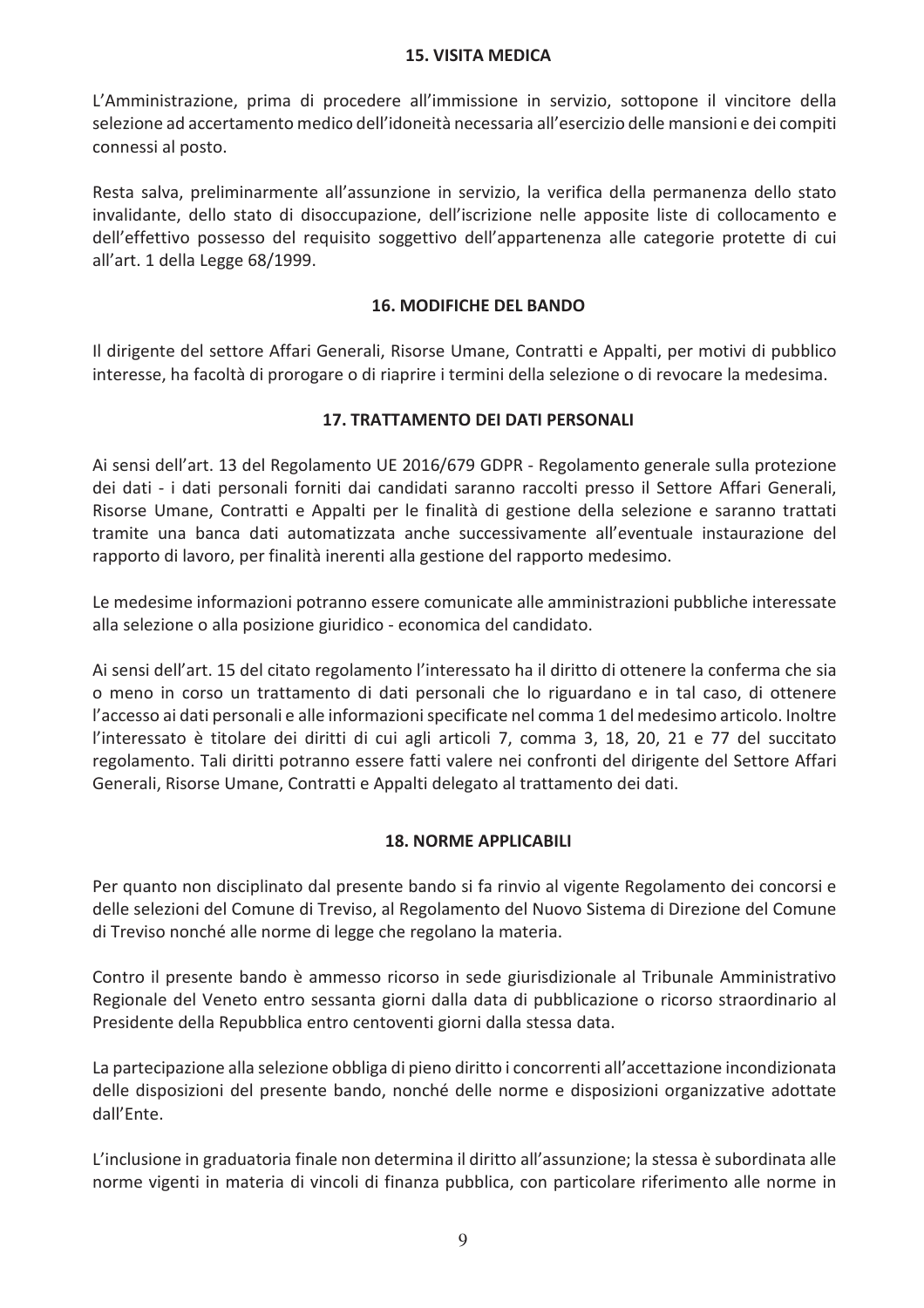materia di contenimento delle spese di personale alla data dell'assunzione o di altri vincoli imposti per legge.

#### **19. INFORMAZIONI VARIE**

I candidati possono rivolgersi per qualsiasi chiarimento o informazione al Servizio Gestione Risorse Umane (tel. 0422/658434-487-626-354) dal lunedì al venerdì dalle ore 9.00 alle ore 13.00 e lunedì e mercoledì anche dalle ore 15.00 alle ore 17.00.

> Il Dirigente del Settore Affari Generali, Risorse Umane, Contratti e Appalti - dr. Gaspare Corocher -Documento firmato digitalmente ai sensi della normativa vigente

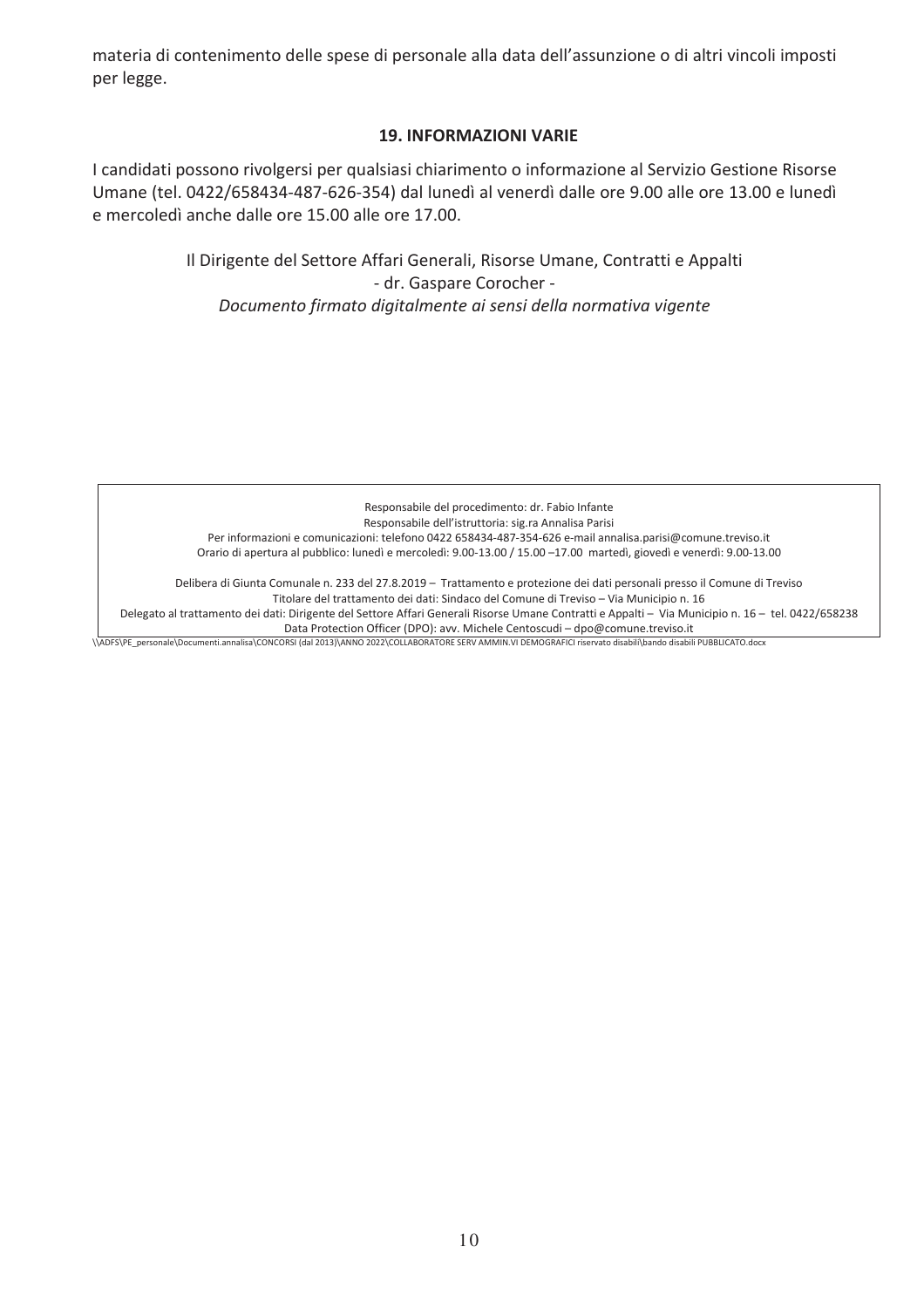### CATEGORIE DI PREFERENZA A PARITÀ DI MERITO E A PARITÀ DI TITOLI

In materia di preferenze a parità di merito si applica l'art. 10 del regolamento dei concorsi e delle selezioni. Le categorie di cittadini che nei pubblici concorsi hanno preferenza a parità di merito e a parità di titoli sono appresso elencate. A parità di merito i titoli di preferenza sono:

- 1) gli insigniti di medaglia al valore militare;
- 2) i mutilati ed invalidi di guerra ex combattenti;
- 3) i mutilati ed invalidi per fatto di guerra;
- 4) i mutilati ed invalidi per servizio nel settore pubblico e privato;
- 5) gli orfani di guerra;
- 6) gli orfani dei caduti per fatto di guerra;
- 7) gli orfani dei caduti per servizio nel settore pubblico e privato;
- 8) i feriti in combattimento;
- 9) gli insigniti di croce di guerra o di altra attestazione speciale di merito di guerra, nonché i capi di famiglia numerosa;
- 10) i figli dei mutilati e degli invalidi di guerra ex combattenti;
- 11) i figli dei mutilati e degli invalidi per fatto di guerra;
- 12) i figli dei mutilati e degli invalidi per servizio nel settore pubblico e privato;
- 13) i genitori vedovi non risposati i coniugi non risposati e le sorelle ed i fratelli vedovi o non sposati dei caduti in guerra;
- 14) i genitori vedovi non risposati i coniugi non risposati e le sorelle ed i fratelli vedovi o non sposati dei caduti per fatto di guerra;
- 15) i genitori vedovi non risposati i coniugi non risposati e le sorelle ed i fratelli vedovi o non sposati dei caduti per servizio nel settore pubblico e privato;
- 16) coloro che abbiano prestato servizio militare come combattenti;
- 17) coloro che abbiano prestato lodevole servizio a qualunque titolo, per non meno di un anno nell'Amministrazione comunale di Treviso (in tal caso dovrà essere prodotta una certificazione del responsabile dell'Unità Organizzativa di assegnazione attestante il lodevole servizio prestato durante il periodo di assunzione);
- 18) i coniugati e i non coniugati con riguardo al numero dei figli a carico;
- 19) gli invalidi ed i mutilati civili;
- 20) militari volontari delle Forze armate congedati senza demerito al termine della ferma o rafferma.

A parità di merito e di titoli, la preferenza è determinata dalla più giovane età.